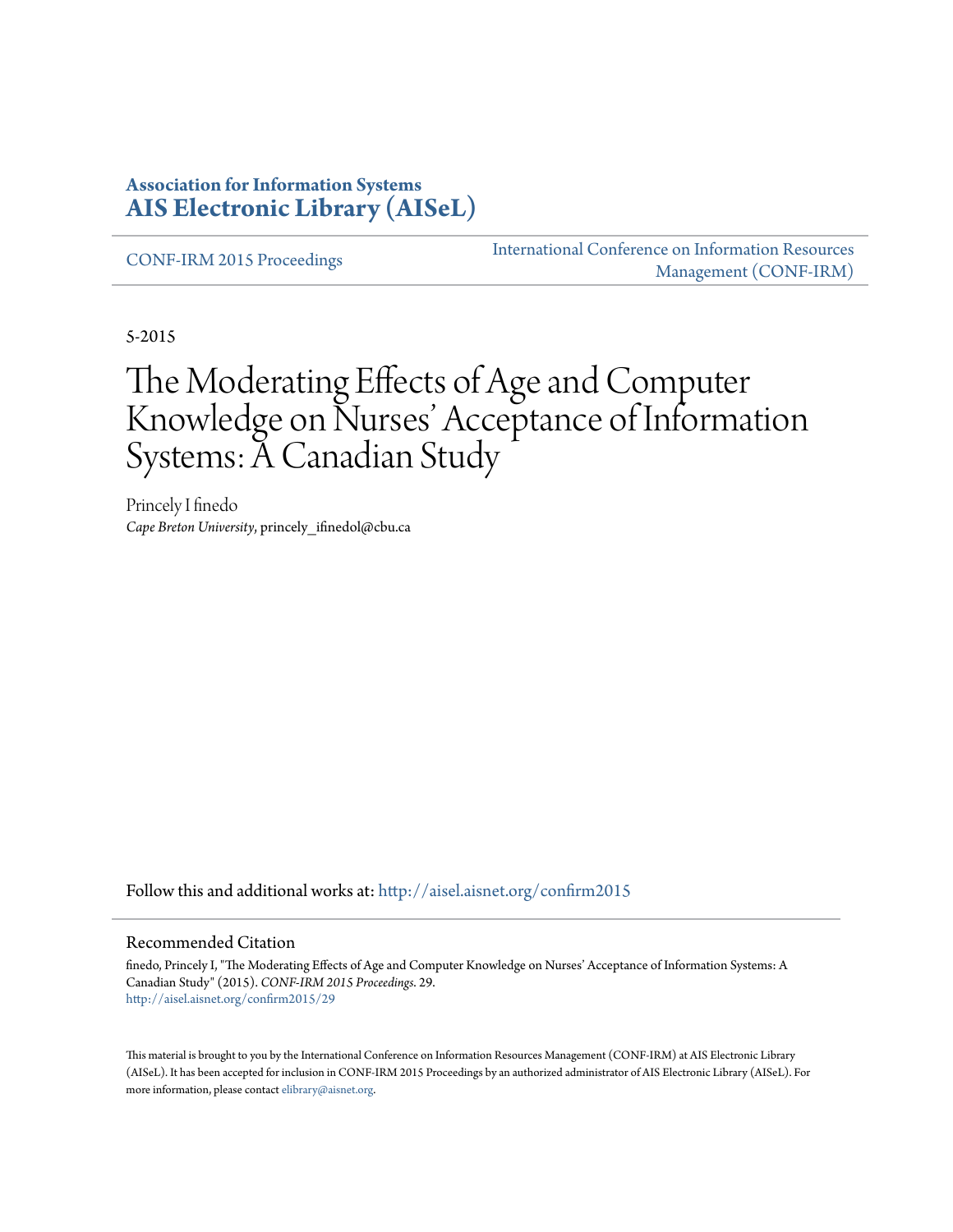# **P40. The Moderating Effects of Age and Computer Knowledge on Nurses' Acceptance of Information Systems: A Canadian Study**

Princely Ifinedo Cape Breton University, princely\_ifinedol@cbu.ca; pifinedo@gmail.com

#### *Abstract*

The objective of this study was to educate on the moderating effects of age and computer knowledge on nurses' acceptance of information systems (IS). The background theoretical framework used was the technology acceptance model (TAM), which has been widely favored by healthcare researchers. A relevant research model including TAM's core constructs, i.e., perceived usefulness (PUSS) and ease of use (PEOU), age, and computer knowledge was used. Usable data was collected from 197 registered nurses (RNs) in Nova Scotia, Canada, in a cross-sectional survey. The partial least squares (PLS) technique of structural equation modeling was used for data analysis. The results of the hypothesized relationships show that computer knowledge has a positive moderating effect on the influences of PEOU and PUSS on nurses' attitudes toward IS (ATTI); the demographic factor of age did not. PEOU and PUSS have direct positive influence on nurses' ATTI, which in turn impacts their behavioral intentions to use IS (BEHI). Lastly, nurses' self-reported IS use is positively influenced by BEHI. The study's results drew the attention of practitioners and academics to the impacts of age and computer knowledge in the discourse of nurses' IS acceptance in work environments.

## *Keywords*

Information Systems, Technology Adoption, Acceptance, Nurses, Technology Acceptance Model, Age, Computer Knowledge, PLS, Canada, and Survey.

## **1. Introduction**

The use of computer-based technologies and information systems (IS), such as enterprise or electronic medical record (EMR) systems, electronic health record (EHR), clinical decision support (CDS), and patient care systems (PCS), have become critical resources for reducing costs and improving quality and standards in healthcare (Kuhn et al. 2006; Combs 2006). The diffusion of such technologies in healthcare has expanded dramatically across the world, and is expected to increase in the coming years (Ludwick & Doucette 2009; Lee et al. 2013). Despite welldocumented benefits of IS to healthcare, it has been reported that clinicians, including nurses, have not readily accepted such tools (Kaya 2011; Ifinedo 2012; Kipturgo et al. 2014). In some cases, nurses' resistance has led to the failure of several health IS implementations. At other times, underutilization, reluctance to use computers and IS, and even sabotage have been reported (Alquraini et al. 2007; Montague et al. 2013). Clearly, the benefits of IS will not be fully realized if those expected to benefit from such tools resist or underutilize them. It is critical for researchers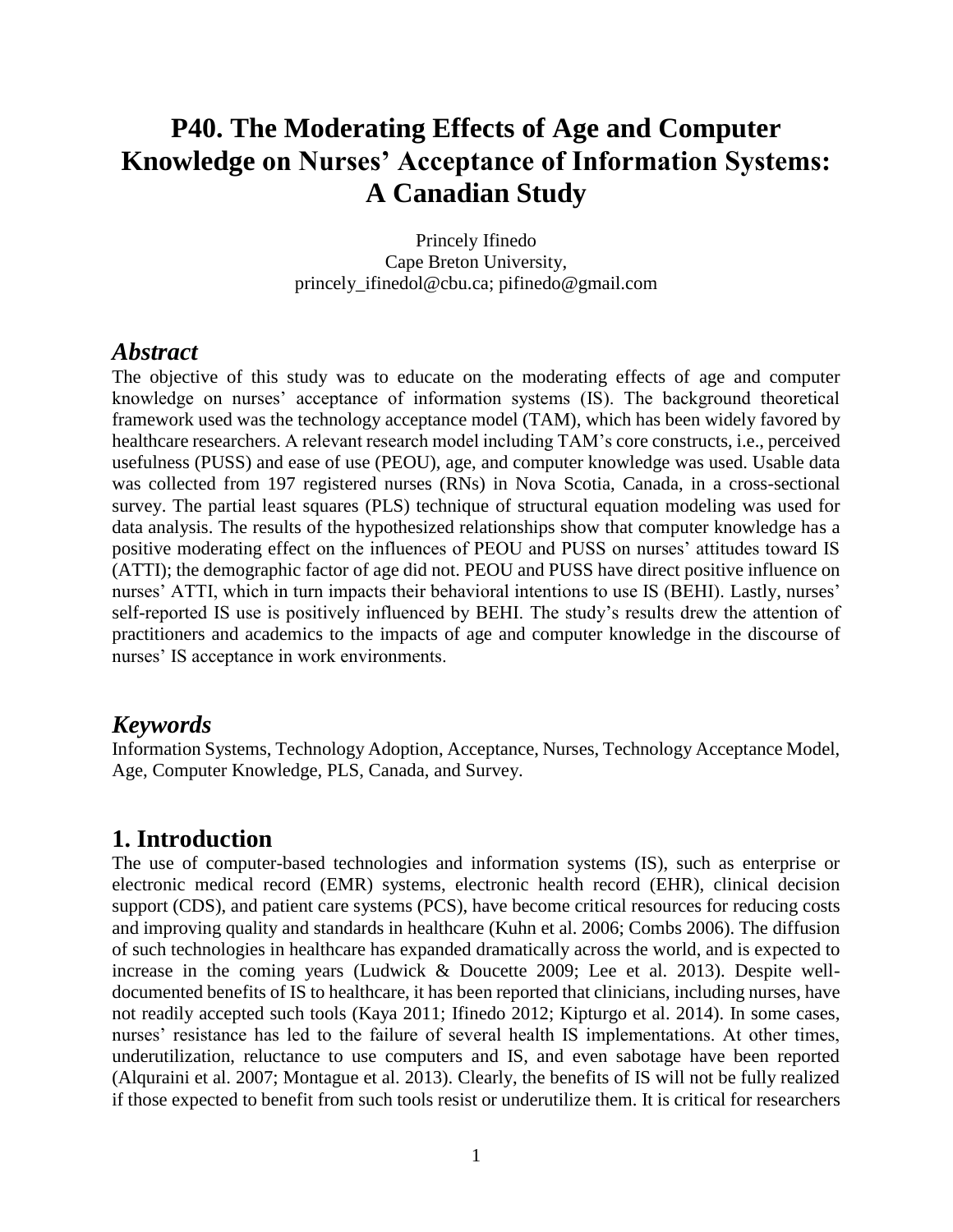to study factors that can positively influence healthcare workers' behavior toward IS, in general (Ludwick & Doucette 2009; Holden & Karsh 2010; Montague et al. 2013; Lee et al. 2013). Admittedly, the health sector has a variety of professionals; however, for illustrative purposes, this study focuses on registered nurses (RNs) to enrich insight. Researchers have also noted that nurses tend to have unfavorable attitudes toward IS and computerization in work environments (Timmons 2003; Alquraini et al. 2007), while others offered a different view on the matter (Lee 2008; Kivuti & Chepchirchir 2011). A study such as this one adds to the growing knowledge in the area.

To assess health workers' acceptance or use behavior toward IS, several theoretical frameworks have been suggested and used (Holden & Karsh 2010). Prominent among such frameworks is the technology acceptance model (TAM) (Davis 1989) and subsequent extensions of the framework (Venkatesh et al. 2003). Although Davis (1989) conceptualized the impacts of relevant antecedents on PUSS and PEOU, research shows that very few healthcare studies have examined the effect of antecedent factors on nurses' acceptance of IS (Holden & Karsh 2010; Kuo et al. 2013; Chiu & Tsai, 2014). This study argues that the exclusion of antecedent factors in healthcare research aiming to comprehend acceptance of IS among clinicians, including nurses, may limit understanding of the phenomenon of IS acceptance. In fact, individual characteristics related to computer knowledge and the demographic variable of age have been shown to matter for nurses' acceptance of IS in work environments (Simpson & Kenrick 1997; Sinclair & Gardner 1999; Dillon et al. 2005; Brumini & Kovic 2005; Alquraini et al. 2007; Ammenwerth et al. 2003; Chan 2009; Kipturgo et al. 2014; Kahouei et al. 2015).

Without a doubt, studies that used TAM to examine nurses' acceptance of IS have advanced knowledge in the area (please see Yarbrough & Smith 2007; Holden & Karsh 2010); however, much remains unknown. It is worth noting the assumption in prior TAM studies of the existence of a one-way sequence of events between PUSS, PEOU, and attitude toward IS (ATTI). This study strongly argues against the overuse of such conceptualization as the main approach through which IS acceptance in healthcare is studied and discussed. In fact, an extension of TAM proposed by Venkatesh et al. (2003), acquiesces with this study's argument as their framework underscored the role of the moderating effects of variables, such as age, gender, and experience, in explicating an individual's acceptance of IS. Rarely do independent factors, such as PEOU and PUSS, act in isolation to influence an outcome for an IS end-user; indeed, the interacting effects of factors are present. To that end, this study maintains that the moderating roles or interacting effects of computer knowledge and age on PUSS and PEOU would add more meaningful insights to the discourse of nurses' acceptance of IS at work. Not many researchers have studied the interacting effects of variables in healthcare contexts (e.g., Kummer et al. 2013). This study is designed to contribute to current research, in that regard, as it attempts to fill this lacuna in healthcare literature. Specifically, this study seeks to provide an answer to the following question: What are the moderating roles of age and computer knowledge on nurses' acceptance of information systems?

## **2. Literature review**

Computer knowledge and age are among factors of note to IS acceptance among nurses; gender was not considered herein as this study's data indicated the predominance of one sex— females. Several studies (Brumini & Kovic 2005; Dillon et al. 2005; Shoham & Gonen 2008; Kipturgo et al. 2014) found age to be a major contributor to nurses' attitudes toward IS acceptance in work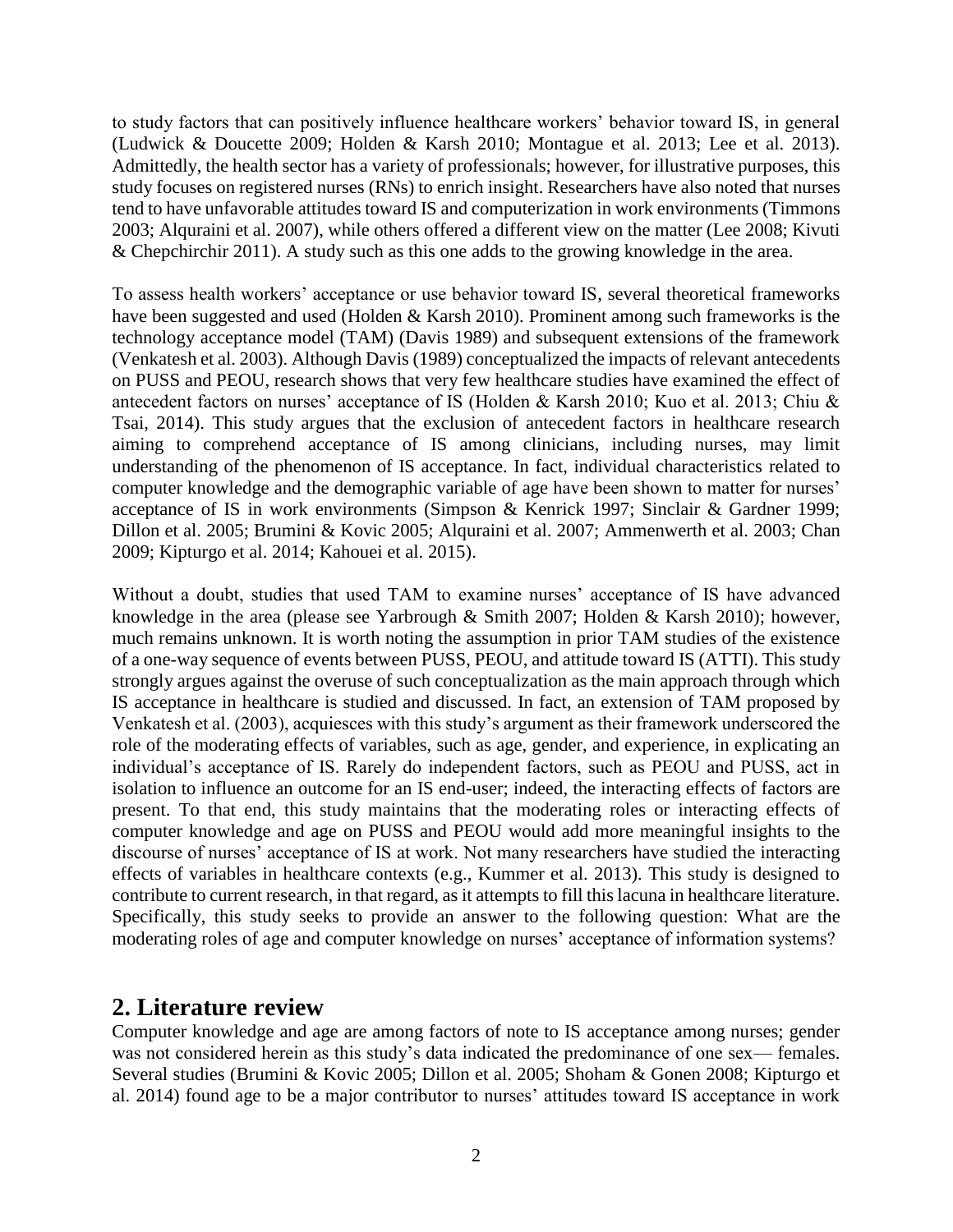contexts. However, other researchers (Marasovic et al. 1997; Sleutel & Guinn, 1999) did not support this viewpoint. The positive impact of computer knowledge on nurses' attitudes toward IS and computerization is well documented in healthcare literature. For instance, Huryk's (2010) comprehensive review of the literature found that computer experience was the most influential factor to nurses' positive attitudes toward IS use. Studies by Burkes (1991) and Kaya (2011) reported a significant relationship between nurses' exposure to computers and IS use. Sinclair and Gardner (1999) showed that nursing students with prior computer training and knowledge were more likely to use IS. Eley et al. (2008) indicated that nurses who had received generic computer education during training believed that such exposure was relevant to their job needs regarding IS use. In sum, computer knowledge continues to be viewed as an important factor that can enhance nurses' acceptance of IS at work (Ammenwerth et al. 2003; Brumini & Kovic 2005; Alquraini et al. 2007; Kipturgo et al. 2014; Kahouei et al. 2015).

#### **2.1 Theoretical framework**

Davis developed the technology acceptance model (TAM), which is generally considered a useful tool for understanding users' acceptance of IS in several fields including the healthcare sector (Yarbrough & Smith 2007; Holden & Karsh 2010). TAM has several extensions; this study uses its original form. Despite its relative simplicity, recent studies have provided evidence that TAM is a good predictor of behavioral intent to accept IS in the healthcare sector (Yarbrough & Smith 2007). TAM's constructs explain about 30-40% of the variance in individuals' acceptance of IS. TAM posits that users' perceived usefulness and perceived ease of use (PEOU) are two major determinants of IS acceptance; these two factors are influenced by exogenous variables. Perceived usefulness (PUSS) refers to "the degree to which a person believes that using a particular system would enhance his or her job performance" (Davis, p. 320). Perceived ease of use (PEOU) refers to "the degree to which a person believes that using a particular system would be free from effort" (Davis, p. 320). Both PUSS and PEOU influence attitude (ATTI), which represents an individual's positive or negative feelings toward engaging in a specified behavior, in this instance, using IS. Attitude (ATTI), in turn, influences behavioral intention (BEHI), which is considered to be the most proximal antecedent to IS use. BEHI positively influences IS use (ISUE).

## **3. Research model and hypotheses**

The study's research model shown in Figure 1 highlights the direct and interacting effects of the study's constructs. Namely, the relationships in the original TAM are indicated with full  $($ ) while the interacting effects are indicated by broken arrows  $($ ). The hypotheses are present as follows.

Several studies of health informatics have consistently found perceived usefulness of IS to be positively associated with clinicians' attitudes toward IS tools (please see Holden & Karsh 2010; Yarbrough & Smith 2007). Past studies indicated that nurses are more likely to develop favorable attitudes toward IS if the tangible benefits of IS are adequately appreciated (Holden & Karsh 2010). In fact, PUSS was found to be a strong motivator for predicting healthcare professionals' attitudes toward IS in work settings (Aggelidis & Chatzoglou 2009; Holden & Karsh 2010; Kuo et al. 2013). Thus, it is hypothesized that:

H1: Nurses' PUSS positively influences their attitudes toward IS (ATTI)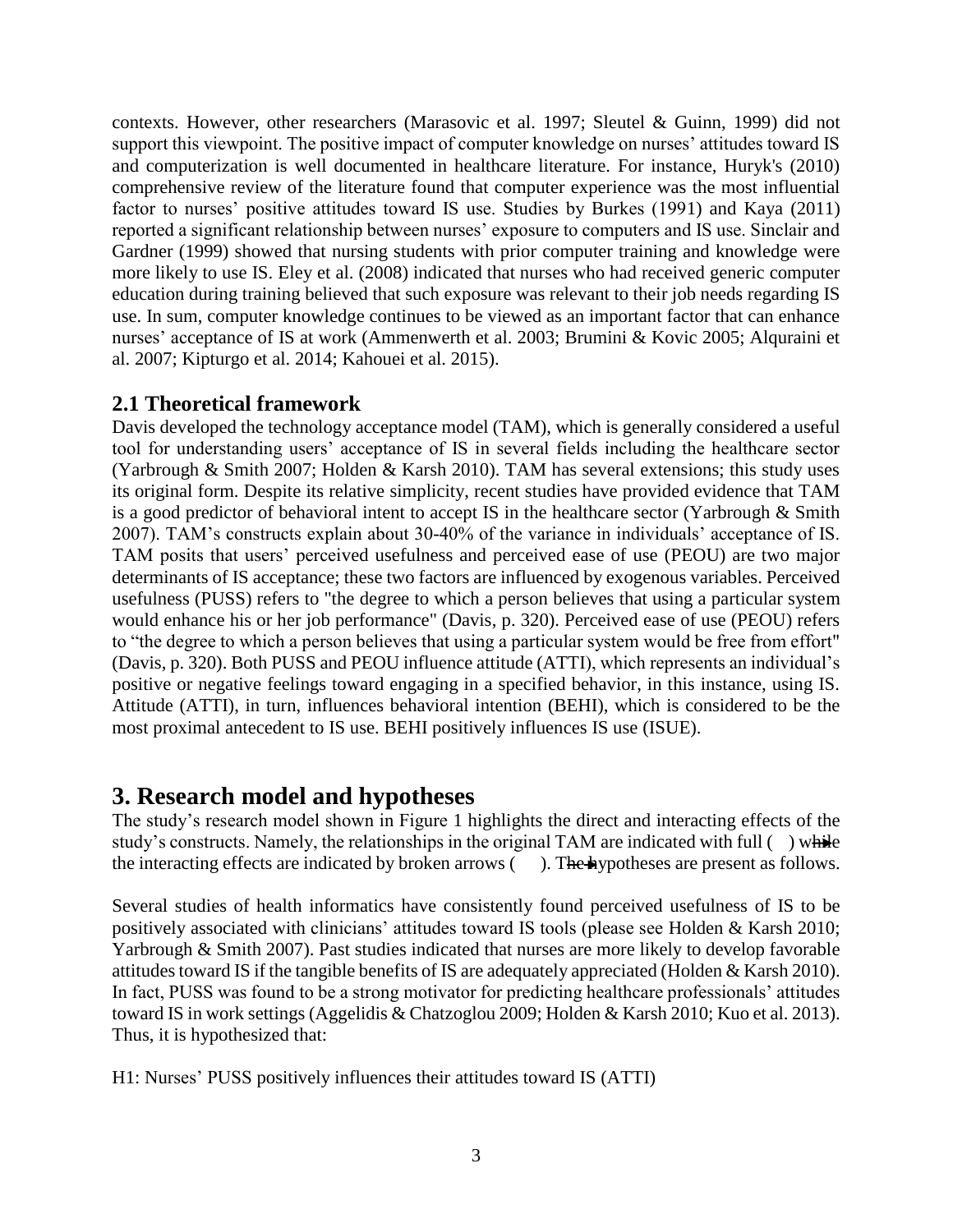

**Figure 1**: The Research Model

In healthcare research across the world, findings have consistently confirmed that clinicians who perceive implemented IS to be easy to use often develop positive attitudes toward such tools in their settings (Yarbrough & Smith 2007; Aggelidis & Chatzoglou, 2009; Holden & Karsh 2010). Recent TAM studies that used the opinions of nursing professionals have affirmed this point of view as well (Ifinedo 2012; Kuo et al., 2013; Chiu & Tsai 2014). Thus, it is hypothesized that:

H2: Nurses' PEOU positively influences their attitudes toward IS (ATTI)

Nurses with basic computer knowledge tend to develop positive attitudes toward implemented IS in their work environments (Ammenwerth et al., 2003; Brumini & Kovic 2005; Huryk 2010; Kaya, 2011). Such prior, generic computer education and knowledge enhances positive attitudes toward computerization and IS utilization at work (Sinclair & Gardner 1999; Ammenwerth et al. 2003; Alquraini et al. 2007; Eley et al. 2008; Chan 2009; Kipturgo et al. 2014; Kahouei et al. 2015). Likewise, nursing literature has shown that age is a major contributing factor to nurses' attitudes toward IS acceptance (Simpson & Kenrick 1997; Brumini & Kovic 2005; Dillon et al. 2005). These prior studies indicated that younger nurses' attitudes toward IS tend to more favorable compared to those of older colleagues. As indicated, PUSS and PEOU are positively related to ATTI (e.g., Aggelidis & Chatzoglou 2009; Holden & Karsh 2010). It is therefore expected that the interacting effects of age and computer knowledge on PUSS and PEOU will permit the following set of hypotheses:

H3a: Nurses' PUSS effect on ATTI will be moderated by their computer knowledge, such that the effect will be stronger for more computer-savvy nurses.

H3b: Nurses' PEOU effect on ATTI will be moderated by their computer knowledge, such that the effect will be stronger for more computer-savvy nurses.

H3c: Nurses' PUSS will be moderated by age, such that the effect will be stronger for younger nurses.

H3d: Nurses' PEOU will be moderated by age, such that the effect will be stronger for younger nurses.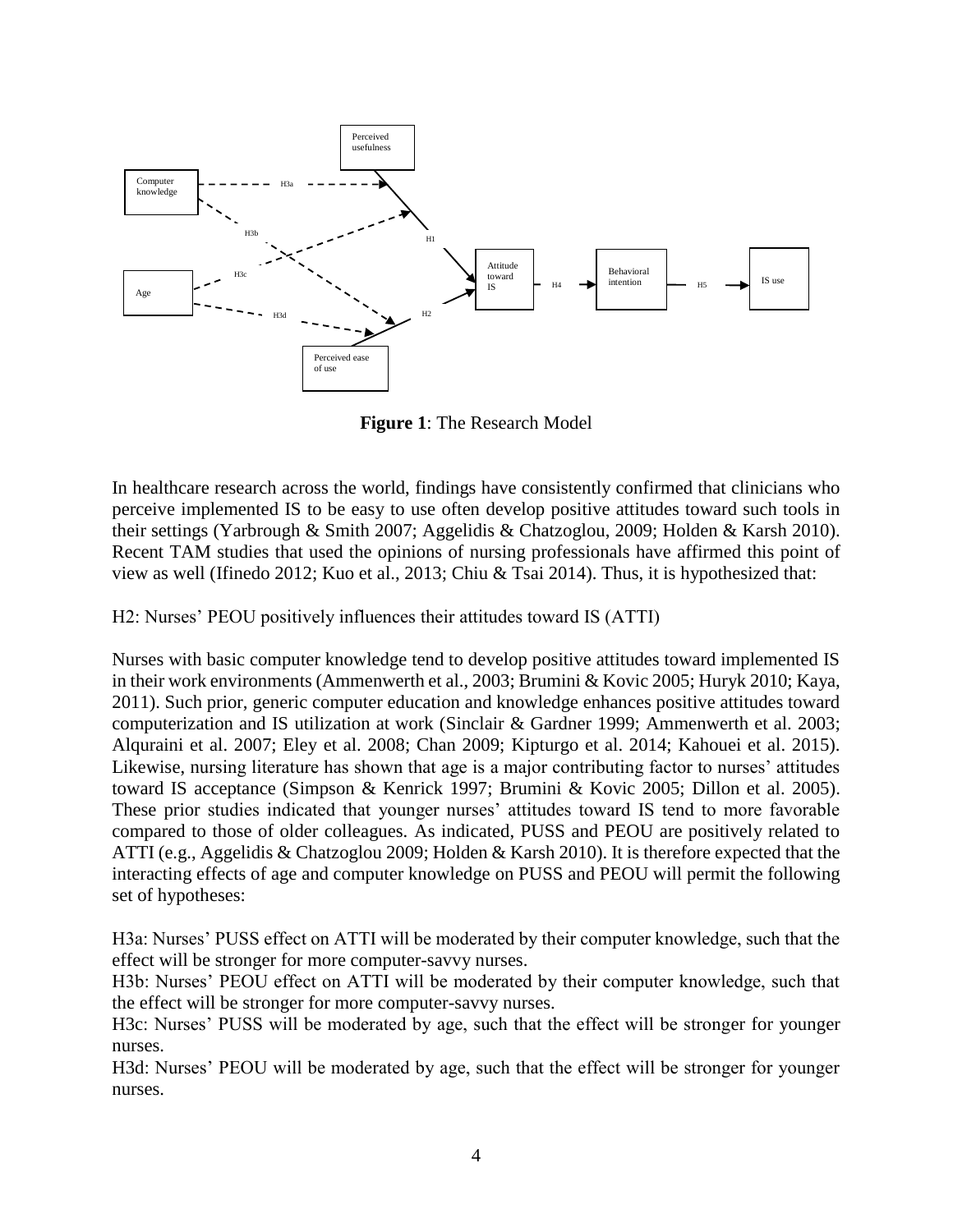Behavioral intention to use IS is influenced by attitude toward using such systems (Chen et al. 2007; Holden & Karsh, 2010). Previous studies in the healthcare sector have confirmed that clinicians having favorable attitudes toward IS tend to have intentions to use such tools in their organizations (Shoham & Gonen 2008; Aggelidis & Chatzoglou, 2009; Huryk 2010; Leblanc et al. 2012). Behavioral intention is usually accepted as a reliable variable predicting actual use (Holden & Karsh 2010). As actual usage was not measured in this study, nurses' self-reported usage of IS is employed in lieu. That said, healthcare studies (Chen et al. 2007; Or et al. 2011; Ifinedo 2012) have reported the existence of a positive association between behavioral intentions to use IS and usage, self-reported or otherwise. Thus, it is hypothesized that for nurses:

H4: Nurses' ATTI positively influences their behavioral intention to use IS (BEHI) H5: Nurses' BEHI positively influences IS use (ISUE)

## **3. Research methodology**

#### **3.1 Study design and procedure**

A cross-sectional survey was used to test the research model. A list of 500 names and postal addresses of members of the College of Registered Nurses of Nova Scotia, Canada, [\(http://www.crnns.ca\)](http://www.crnns.ca/) was procured. The instruction was that names should be randomly selected from their membership directory. Afterward, each participant was sent a packet containing a cover letter explaining the purpose of the survey, a questionnaire, and self-addressed, stamped envelope. Excluding undeliverable mail and incomplete responses, the study's effective response rate was 40.4% (198/493); one questionnaire was not included in the data analysis as it did not contain enough data. The questionnaire asked respondents to provide views reflecting their use of computer-based health IS in their organizations. Several participants made references to an IS including EHR, EMR, CDS, and PCS used in their workplaces in Nova Scotia (NSHIS 2014).

#### **3.1 Sample**

About 96% of the respondents are female, which is an indication of the characteristics of RNs in Canada and elsewhere (Alquraini et al. 2007; CIHI 2014). More than 70% of the participants had university education. On average, the participants have worked for 14.5 years with their current employers (S.D. = 10.8). Table 1 shows the rest of the participants' demographic information. As the survey method used in this study collected both independent and dependent data from the same source, common method variance (CMV) cannot be ruled out. CMV refers to a bias arising from the collection of both independent and depend data from one source. Procedural remedies recommended by Podsakoff et al. (2003) in reducing the effects of CMV were followed.

#### **3.1 The study's constructs**

For computer knowledge, participants were asked: "In general, how would rate your overall computer knowledge level?" Responses were provided on a scale ranging from 1 (Far below average) to 5 (Highly advanced). The demographic variable of age (different age ranges) was collected. Measures validated in literature were used for all TAM constructs; these were adapted from Davis (1989) and Venkatesh et al (2003).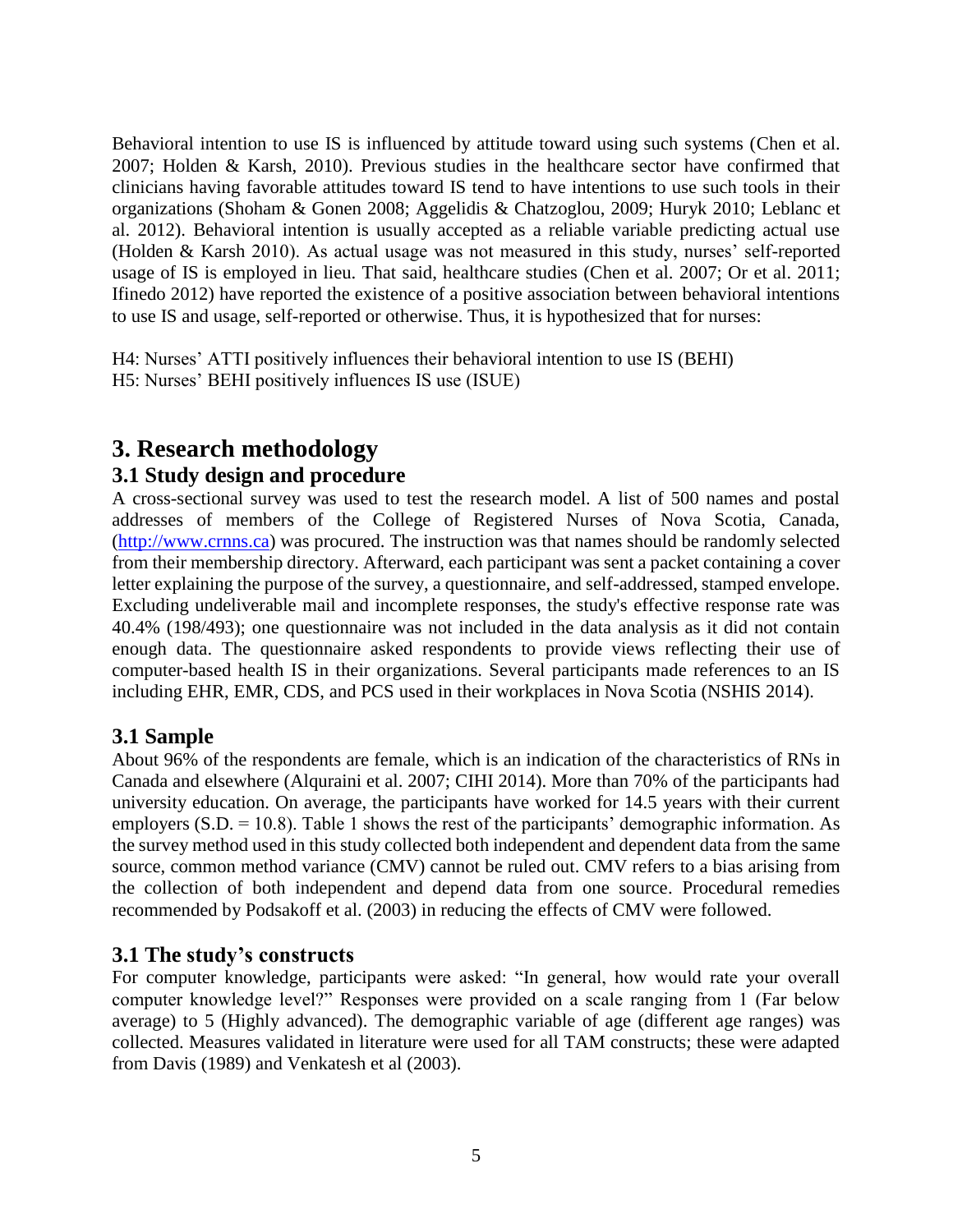| Construct                              | Measurement item                                                                        | Mean  | S.D   | Item    |
|----------------------------------------|-----------------------------------------------------------------------------------------|-------|-------|---------|
|                                        |                                                                                         |       |       | loading |
| <b>PERCEIVED</b>                       | I would find computer-based IS useful in my job                                         | 5.868 | 1.472 | 0.847   |
| <b>USEFULNESS</b><br>$(Mean = 5.413)$  | Using computer-based IS enables me to accomplish<br>tasks more quickly                  | 5.213 | 1.886 | 0.934   |
| $SD = 1.668$                           | Using computer-based IS increases my productivity                                       | 5.015 | 1.874 | 0.938   |
|                                        | Using computer-based IS is good for my professional<br>development                      | 5.556 | 1.440 | 0.796   |
| <b>PERCEIVED EASE OF</b><br><b>USE</b> | My interaction with computer-based IS would be clear<br>and understandable              | 5.046 | 1.375 | 0.858   |
| $(Mean = 5.009)$<br>$SD = 1.429$       | It would be easy for me to become skillful at using<br>computer/IT systems              | 5.249 | 1.398 | 0.910   |
|                                        | I would find computer-based IS easy to use                                              | 5.015 | 1.444 | 0.949   |
|                                        | Learning to operate computer-based IS is easy for me                                    | 4.726 | 1.500 | 0.911   |
| <b>ATTITUDE</b>                        | Using computer-based IS is a good idea                                                  | 6.030 | 1.073 | 0.776   |
| (Mean = $5.442$ )                      | Computer-based IS make work more interesting                                            | 5.355 | 1.507 | 0.926   |
| $SD = 1.383$                           | Working with computer-based IS is fun                                                   | 5.091 | 1.495 | 0.930   |
|                                        | In general, I like working with computer-based IS                                       | 5.289 | 1.458 | 0.927   |
| <b>BEHAVIORAL</b><br><b>INTENTIONS</b> | I am certain I will use my organization's computer-<br>based IS in the coming months    | 6.107 | 1.338 | 0.967   |
| $(Mean = 6.107)$<br>$SD = 1.299$       | I predict I would use my organization's computer-<br>based IS in the coming months      | 6.102 | 1.317 | 0.867   |
|                                        | In general, I intend to follow my organization's<br>directives to use computer-based IS | 6.102 | 1.237 | 0.884   |
|                                        | It is my plan to use my organization's computer-based<br>IS in the coming months        | 6.117 | 1.302 | 0.961   |
| <b>IS USE</b><br>$(Mean = 5.005)$      | I frequently use computer-based IS to understand a<br>health problem or an illness      | 5.178 | 1.560 | 0.800   |
| $SD = 1.758$                           | I often use computer-based IS to serve patients                                         | 4.421 | 1.977 | 0.755   |
|                                        | I frequently use computer-based IS to find information<br>about a health problem        | 5.305 | 1.498 | 0.870   |
| $\sim$ $\sim$                          | I very often use computer-based IS to do my job                                         | 5.117 | 1.998 | 0.739   |

Note: S.D. = Standard deviation

| <b>Table 1:</b> The questionnaire's items, their descriptive statistics and item loadings. |  |  |  |
|--------------------------------------------------------------------------------------------|--|--|--|
|--------------------------------------------------------------------------------------------|--|--|--|

#### **4. Data analysis**

The Partial Least Squares (PLS) technique, which utilizes a principle component-based for estimation, was used for analysis. It permits the use of interacting variables as well. Generally, PLS accommodates small sample sizes and does not require multivariate data normality (Chin 1998). The PLS software used in this study was WarpPLS 4.0 (Kock 2014). Essentially, PLS provides information for two related models: a) the measurement or the outer model, which describes the constructs (latent variables) and relationships between the constructs' indicators (manifest variables); b) a structural or inner model, which describes the causal relationships among used constructs.

#### **4.1 The measurement model**

To assess the measurement model, tests for internal consistency and convergent and discriminant validities were performed (Fornell & Larcker 1981; Chin 1998). Two tests used to evaluate internal consistency of measures are composite reliability (COM) and Cronbach's alpha (CRA) values. In general, values no less than 0.70 are considered adequate for assessing internal consistency of variables (Chin 1998). Convergent and discriminant validities are assessed using the following criteria: (a) standardized item loadings should exceed 0.707; (b) the square root of the average variance extracted (AVE) should be no less than 0.707 (i.e. the AVE should be above the threshold value of 0.50); (c) the square root of AVE should be larger than the correlations between that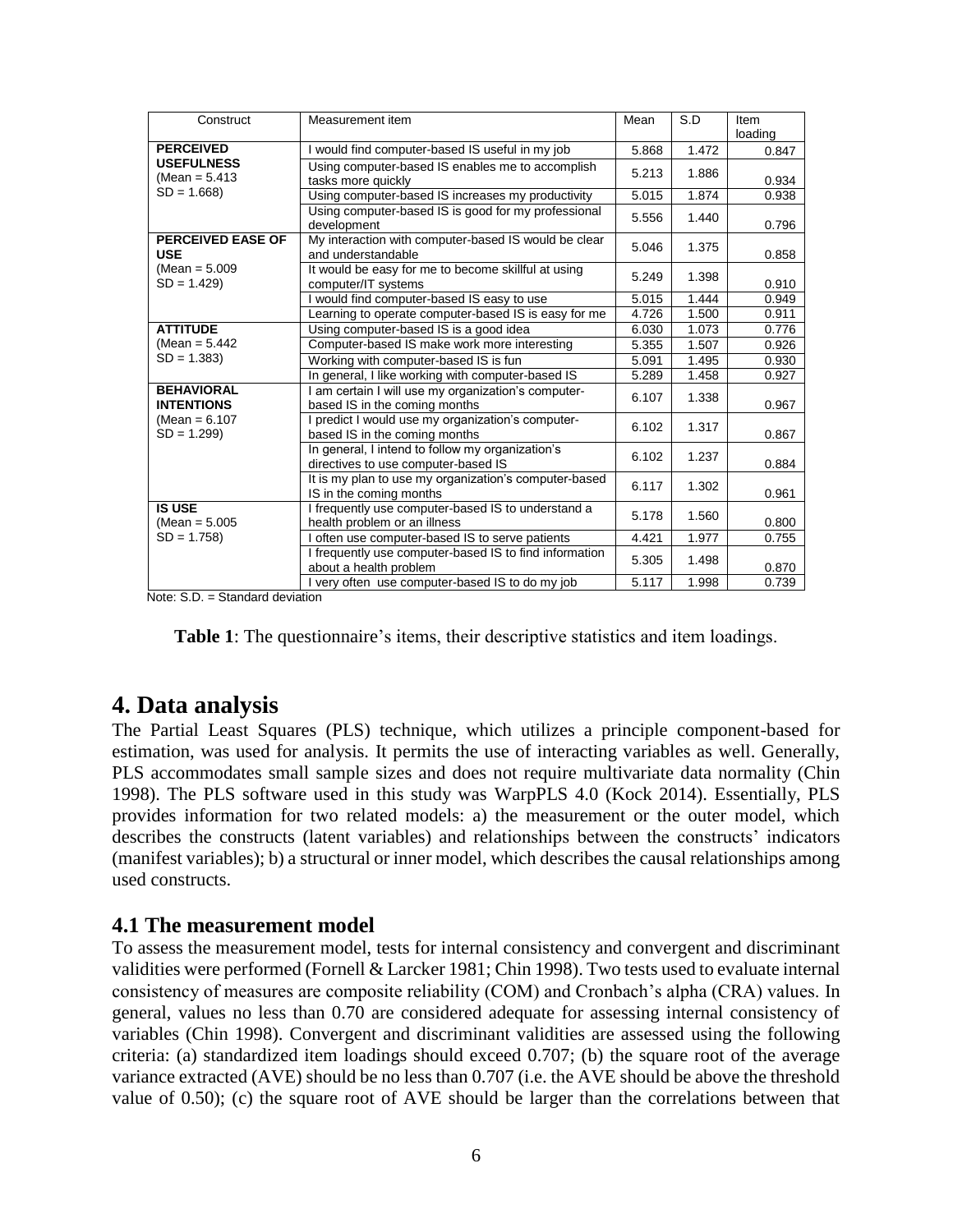construct and all other constructs (Chin 1998). Table 2 shows that CRA and COM are consistently above the threshold value of 0.70, AVEs ranged from 0.628 to 0.888, and in no case was any correlation between the constructs greater than the squared root of AVE (the principal diagonal element). Overall, the results of the psychometric assessment of the measures used for construct were adequate.

|             | <b>COM</b> | CRA   | AVE   | <b>PUSS</b> | PEOU  | ATTI  | <b>BEHI</b> | <b>ISUE</b> |
|-------------|------------|-------|-------|-------------|-------|-------|-------------|-------------|
| <b>PUSS</b> | 0.932      | 0.902 | 0.776 | 0.881       | 0.705 | 0.681 | 0.278       | 0.457       |
| PEOU        | 0.948      | 0.926 | 0.819 | 0.705       | 0.905 | 0.681 | 0.276       | 0.402       |
| <b>ATTI</b> | 0.936      | 0.907 | 0.786 | 0.681       | 0.681 | 0.889 | 0.292       | 0.402       |
| <b>BEHI</b> | 0.969      | 0.957 | 0.888 | 0.278       | 0.276 | 0.292 | 0.942       | 0.502       |
| <b>ISUE</b> | 0.870      | 0.801 | 0.628 | 0.457       | 0.402 | 0.402 | 0.502       | 0.792       |

Note: a) Not applicable (NA), Composite reliability (COM), Cronbach's alpha (CRA), Average valance extracted (AVE); b) Off-diagonal elements are correlations among constructs; c) The bold fonts in the leading diagonals are the square root of AVEs.

**Table 3**: Composite Reliability, Cronbach Alphas, Aves, and Inter-Construct Correlations

#### **4.2 The structural model**

With reliability, convergent and discriminant validities of the constructs established, the structural model for the hypothesized paths were then tested. The structural model presents information related to the significance of hypothesized relationships using the path coefficients beta (β) and the coefficient of determination  $(R^2)$  (Chin 1998). The results are provided as follows: H1 (PUSS  $\rightarrow$  ATTI) was supported (β= 0.41; p < 0.01). The data supported H2 (PEOU $\rightarrow$  ATTI) (β= 0.35;  $p < 0.01$ ). H3a (PUSS \* COMK  $\rightarrow$  ATTI) was confirmed ( $\beta$ = 0.11;  $p < 0.05$ ) and H3b (PEOU \* COMK  $\rightarrow$  ATTI) was supported by the data as well ( $\beta$ = 0.10; p < 0.05). The data did not confirm H3c (PUSS \* AGEN  $\rightarrow$  ATTI) (β= -0.04; p = 0.29) and H3d (PEOU \* AGEN  $\rightarrow$  ATTI) (β= 0.02;  $p = 0.36$ ). The result shows that H4 (ATTI  $\rightarrow$  BEHI) was confirmed ( $\beta$ = 0.35; p < 0.01) and H5 (BEHI  $\rightarrow$  ISUE) was strongly supported as well ( $\beta$ = 0.54; p < 0.01). The factors of age and computer knowledge, and their interactions with PUSS and PEOU explained 58% of the variance in ATTI, which in turn accounted for 11% of the variation in BEHI. Lastly, BEHI accounted for 29% of the variation in ISUE. The variance amounts are adequate (Chin 1998), and compares with amounts of variance explained in prior studies that used TAM (Yarbrough & Smith 2007; Holden & Karsh 2010). The results are highlighted in Figure 2.

## **5. Discussions and conclusion**

The purpose of this study was to determine the moderating effects of age and computer knowledge on nurses' acceptance of information systems from data collected in a region of Canada, specifically Nova Scotia. The result indicated that nurses' perceived ease of use and usefulness of IS positively influences their attitudes toward IS; this is consistent with findings in similar studies (Aggelidis & Chatzoglou 2009; Holden & Karsh 2010; Kuo et al. 2013; Kuo et al., 2013; Chiu & Tsai 2014). The study revealed that computer knowledge moderated the impact of PUSS and PEOU on nurses' attitudes toward IS. The result, in this regard, lends support to studies indicating that computer knowledge is an important factor capable of improving attitudes toward acquired IS in nurses' work environments; such skills serve to bolster perceptions of usefulness and usability of healthcare technologies by nurses (Sinclair & Gardner 1999; Ammenwerth et al. 2003; Alquraini et al. 2007; Eley et al. 2008; Chan 2009; Kipturgo et al. 2014; Kahouei et al. 2015).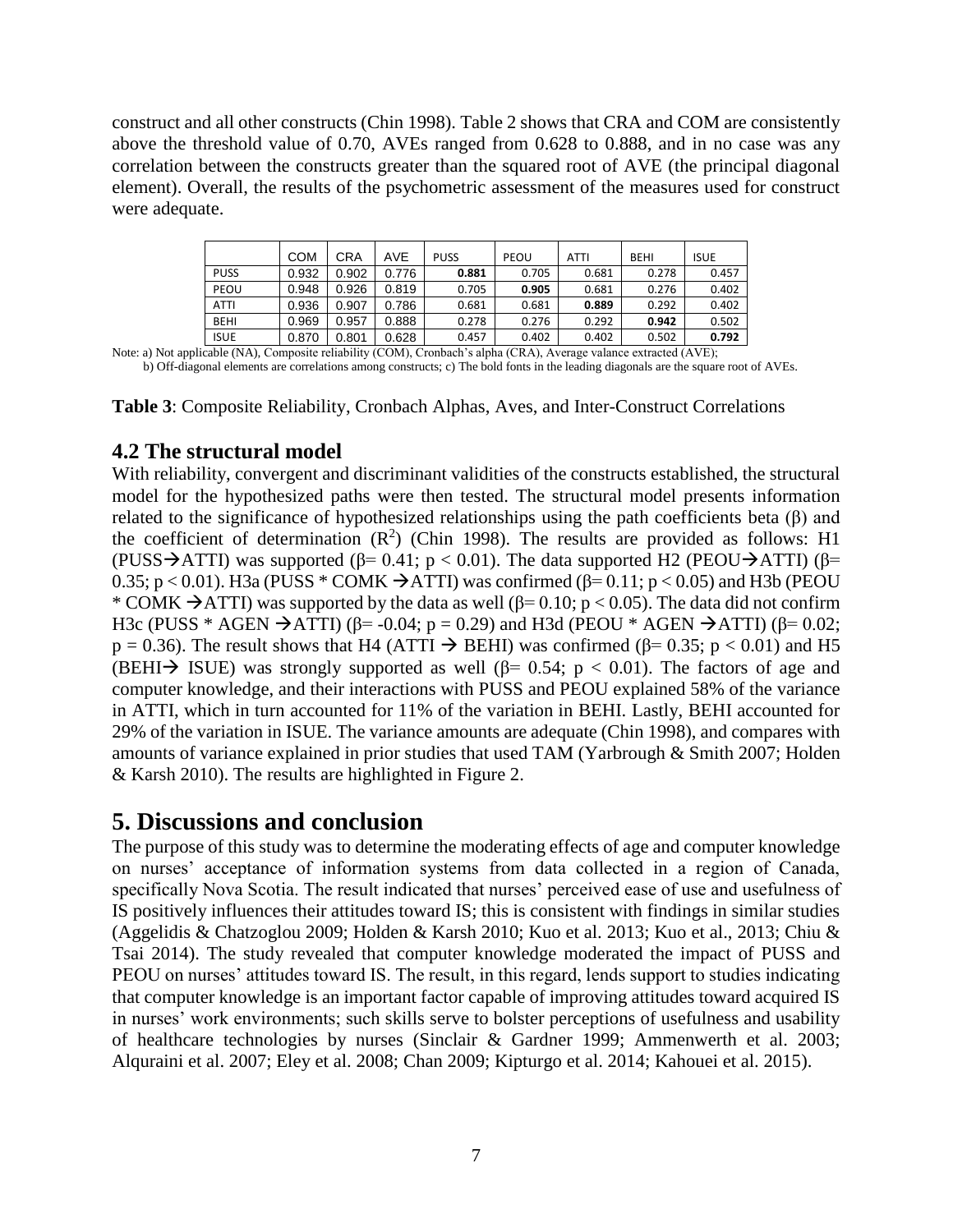

Note:  $* =$  significant at  $p < 0.05$  level;  $** =$  significant at  $p < 0.01$  level

**Figure 2**: The WarpPLS 4.0 Software's Results

Nurses' age is not a significant moderator in the relationships between nurses' PEOU and PUSS, on the one hand, and ATTI, on the other. Essentially, these results are suggesting that evaluations of the usefulness and ease of use of IS by nurses do not hinge upon how young or old the individual may be. These results, in this aspect, mirror viewpoints in the literature indicating that age has little or no bearing on the formation of nurses' attitudes toward implemented IS in their work environments (Simpson & Kenrick 1997; Kivuti & Chepchirchir 2011). Attitude toward IS is a significant factor that influences nurses' behavioral intention to use IS, and it has been constantly shown to be a key factor facilitating the willingness of nurses to use IS at work (Chen et al. 2007; Shoham & Gonen 2008; Aggelidis & Chatzoglou, 2009; Huryk 2010; Holden & Karsh 2010; Leblanc et al. 2012). The result indicated that behavioral intentions to use IS by the sampled nurses strongly influenced IS usage behaviors. Namely, where the willingness to use implemented IS was seen to be high, favorable levels of acceptance of such systems, among nurses, ensued. The result of the strong relationship between intention and use behavior is consistent with past findings in healthcare studies (Chen et al. 2007; Or et al. 2011; Ifinedo, 2012).

#### **5.1 Theoretical contributions**

This study has several theoretical contributions, some of which are highlighted as follows:

- This study is among the first of its kind to examine the moderating effects of age and computer knowledge on nurses' acceptance of information systems. This approach adds more meaning to the knowledge of IS acceptance among healthcare professionals.
- To some degree, this study also signifies the need for researchers not to downplay the effects of antecedent factors on healthcare professionals, including nurses' acceptance of IS. The impacts of such factors could be examined from the angle of interacting effects on core TAM constructs.
- With regard to the interacting effects of variables, this study offers an extension to the usability of TAM for healthcare research.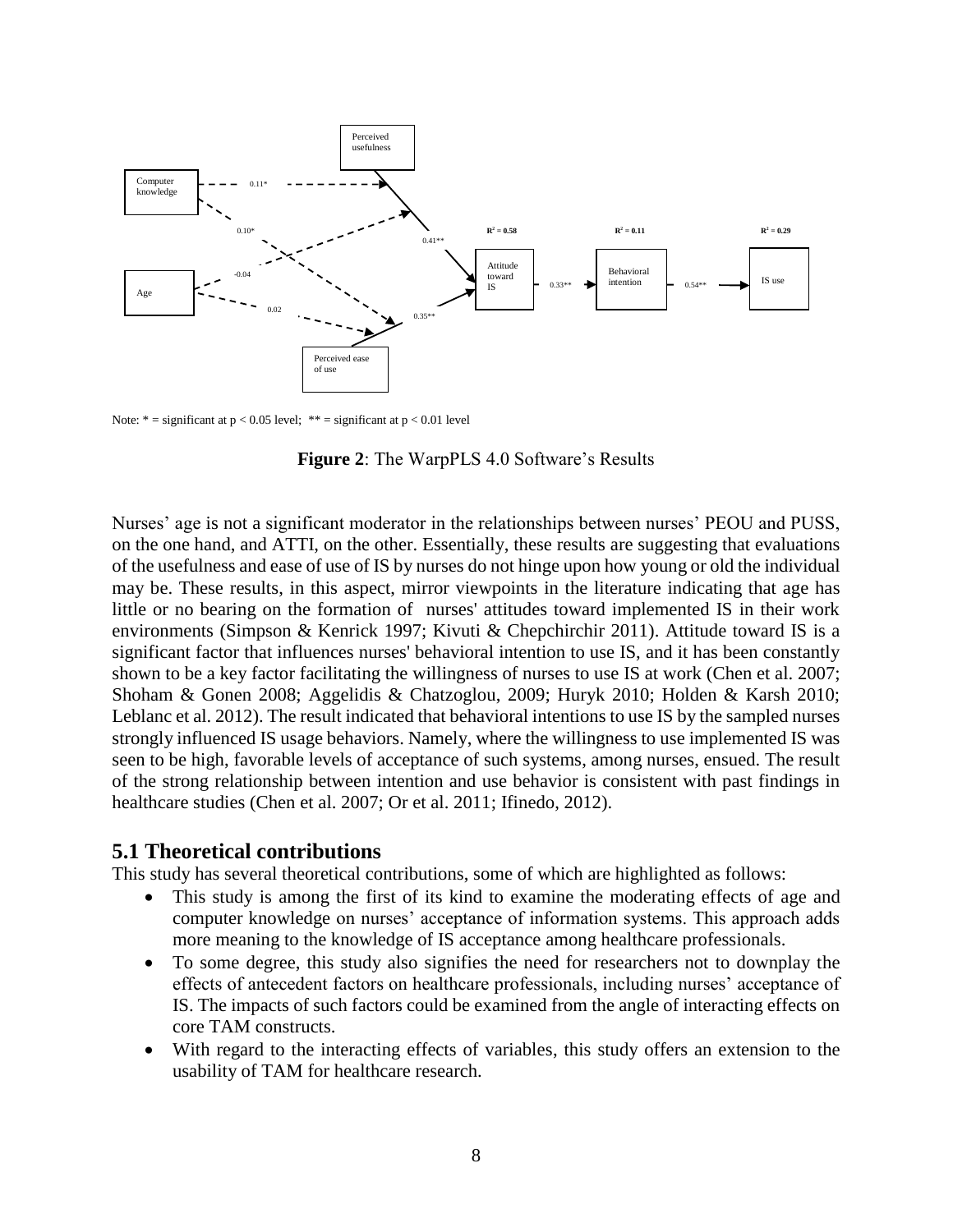- This study provided further proof of the applicability of the core constructs of TAM to investigating nurses' acceptance of IS.
- The constructs of attitudes toward IS, behavioral intentions, and use of IS by nurses sampled in this study, provide further evidence to support the view that nurses are embracing and accepting IS in their work environments. To some extent, this information contradicts espoused viewpoints that suggest that nurses are professionally averse to IS use in their work contexts (Timmons 2003; Alquraini et al. 2007).
- The use of PLS, which is not widely used in nursing research studies, has an advantage over regression models that cannot deal with complex and interacting models.

#### **5.2 Practical implications**

This study has several practical contributions, some of which are highlighted as follows:

- Managers of healthcare professionals need not worry about nurses' age when developing measures and policies to enhance nurses' acceptance of IS in their organizations. Rather, this study shows that nurses' computer knowledge is a factor of note in such matters.
- Given that computer knowledge may facilitate the use and acceptance of IS by hired nurses, the need to employ nurses having such endowments and resources may become more salient. Alternatively, management could provide such expertise and training to already hired nurses lacking such resources and knowledge. For example, Kuo et al. (2013) commented that "continuous educational programs can be provided for nurses to enhance their information technology literacy, minimizing their ….discomfort about information technology."
- It can be argued that a good starting point for encouraging IS acceptance by nurses at work would be to incorporate general, basic computer knowledge and training in nursing program curriculums; others have identified and signified this need as well (Sinclair and Gardner 1999; Russell & Alpay 2000; Eley et al. 2008).
- To motivate nurses' favorable attitudes toward IS, the ease of use and overall usefulness of such systems have to be palpable. Healthcare software designers and administrators are alerted to such realities. For instance, healthcare-based IS that are easy to use should be developed or procured. Similarly, the benefits of easy to use and relevant IS to nurses' work should be communicated. Accordingly, the need to align acquired IS with nurses' job requirements should not be taken lightly. Positive attitudes stem from such efforts.
- To sustain favorable acceptance and use of IS by nurses, management should endeavor to enact policies and incentives that positively influence nurses' attitudes toward technologies. For example, programs that provide IS help, support and re-training should be supported.

#### **5.3 Study's limitations and future research directions**

This study used perceptual use measures, i.e., frequency of use rather than actual use. Actual logs of nurses' IS use may offer better information. Cross-sectional data was used; studies have shown that clinicians' perceptions of IS acceptance change over time (Carayon et al. 2011). A longitudinal study may offer deeper insights in the matter. Data for the study came from one region of Canada; thus, the generalizability of this study's results may be limited. It is possible that results discussed herein are gender-related; the predominance of females in the sample may support this claim. Future studies should endeavor to overcome the shortcomings noted in this study. Other factors such as gender, years of nursing experience, job characteristics, job position, habit, organizational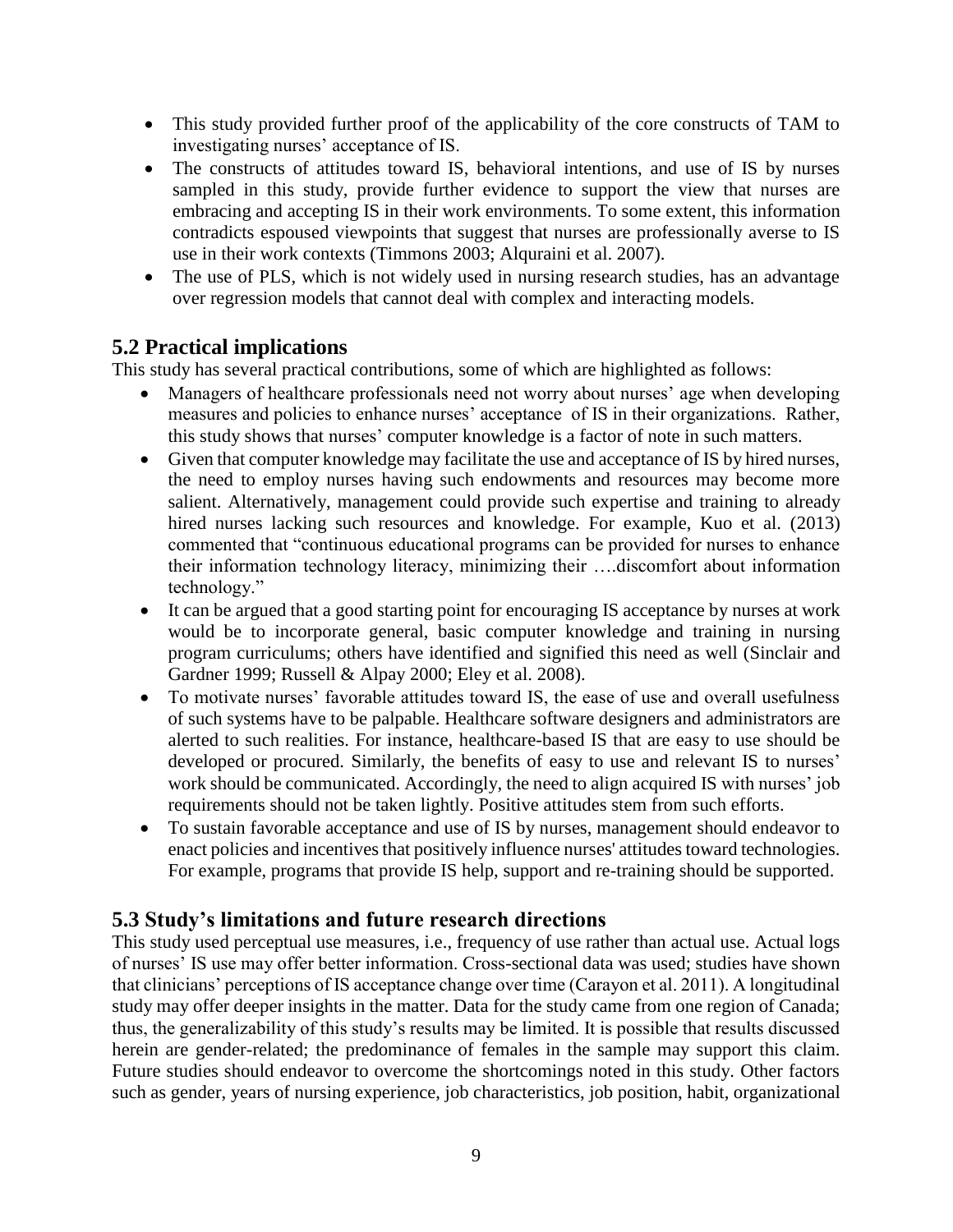support, size of hospital, and so on, could be included in the research model to enhance knowledge of nurses' acceptance of IS at work. Studies that employ an approach and design similar to this effort could be conducted to grow knowledge in the area.

# *References*

- Aggelidis, V. P. and P. D. Chatzoglou (2009) "Using a Modified Technology Acceptance Model in Hospitals", International Journal of Medical Informatics, (2)78, pp. 115-126.
- Alquraini, H., Alhashem, A. M., Shah, M. A. and R. I. Chowdhury (2007) "Factors Influencing Nurses' Attitudes towards the Use of Computerized Health Information Systems in Kuwaiti Hospitals", J Adv Nurs, 57, pp. 375-381.
- Ammenwerth, E., Mansmann, U., Iller, C. and R. Eichstafter (2003) "Factors Affecting and Affected by User Acceptance of Computer-Based Nursing Documentation: Results of a Two-Year Study", Journal of the American Medical Informatics Association, (1)10, pp. 69- 84
- Brumini, G. and I. Kovic (2005) "Nurses' Attitudes towards Computers: Cross Sectional Questionnaire Study", Croatian Medical Journal, (1)46, pp.101-104.
- Burkes, M. I. (1991) "Identifying and Relating Nurses' Attitudes toward Computer Use", Comput Nurs (5)9, pp.190-201.
- Canadian Institute of Health Information [CIHI] (2014) Health human resources databases development project. http://www.cihi.ca/CIHI-extportal/internet/en/tabbedcontent/spending+and+health+workforce/workforce/nurses/cihi01 0673.
- Carayon, P., Cartmill, R., Blosky, M. A., Brown, R., Hackenberg, M., Hoonakker, P., Hundt, A. S., Norfolk, E., Wetterneck, T. B. and J. M. Walker (2011) "ICU Nurses' Acceptance of Electronic Health Records", J Am Inform Assoc., 18, pp. 812-819.
- Chan, M. F. (2009) "Factors Affecting Knowledge, Attitudes, and Skills Levels for Nursing Staff toward the Clinical Management System in Hong Kong: Computers, Informatics, Nursing" (1)27, pp. 57-65.
- Chen, C. C., Wu, J. and R. E. Crandall (2007) "Obstacles to the Adoption of Radio Frequency Identification Technology in the Emergency Rooms of Hospitals", Int J Electron Healthcare, 3, 193–207.
- Chin, W. (1998) "Issues and Opinion on Structural Equation Modeling", MISQ 1998, (1)22, pp. vii-xvi.
- Chiu, Y. and C. Tsai (2014) "The Roles of Social Factor and Internet Self-Efficacy in Nurses' Web-Based Continuing Learning", Nurse Education Today, 34, pp. 446–450.
- Combs, S. D. (2006) "Startling Technologies Promise to Transform Medicine", BMJ, (7582) 333, pp. 1308–1311.
- Davis, F. D. (1989) "Perceived Usefulness, Perceived Ease of Use, and User Acceptance of Information Technology", MIS Quarterly, (3)13, pp. 319–340.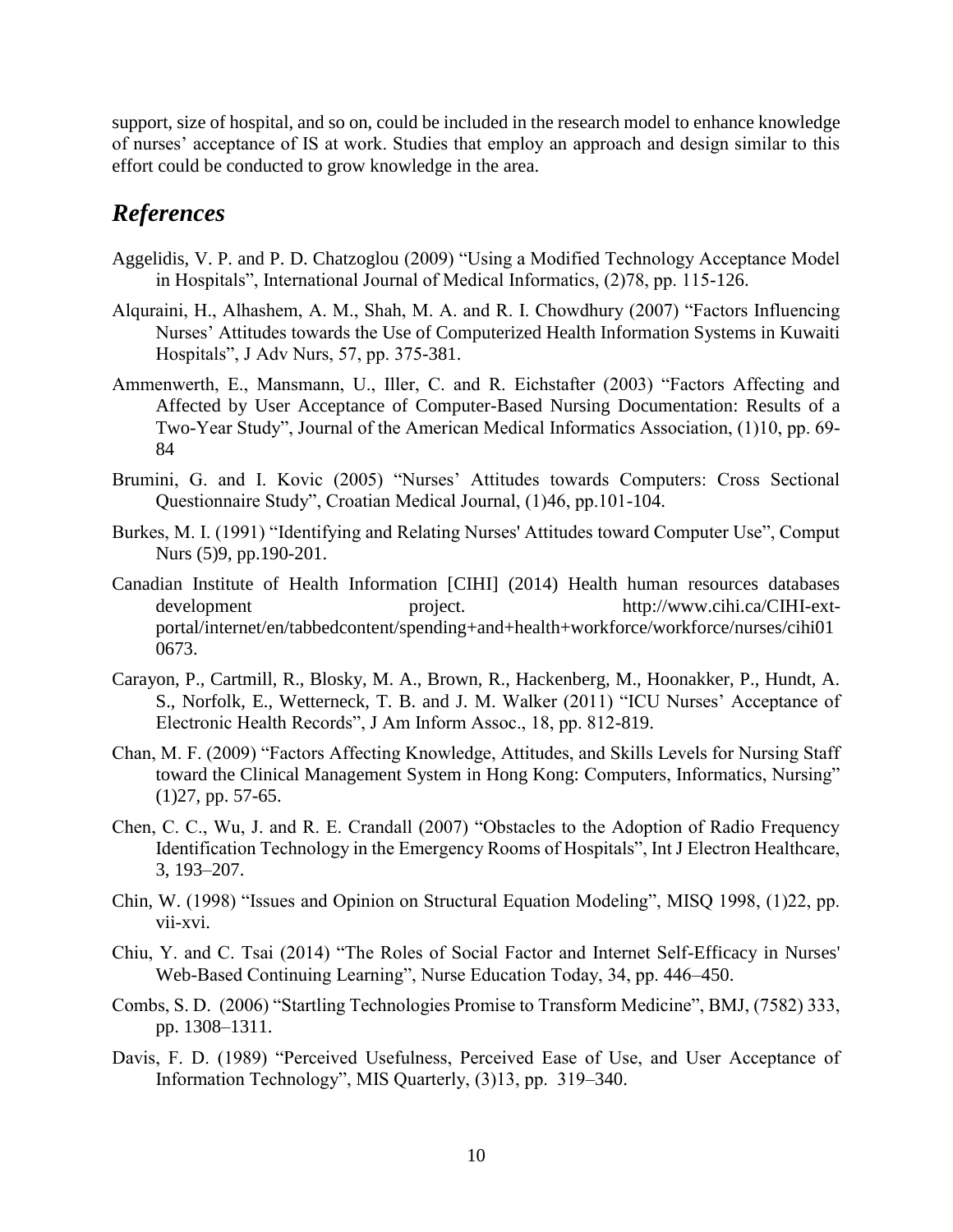- Dillon, T. W., Blankenship, R., and T. Crews (2005) "Nursing Attitudes and Images of Electronic Patient Record Systems". Computers, Informatics, Nursing, (3)23, pp. 139-145.
- Eley, R., Fallon, T., Soar, J., Buikstra, E. and D. Hegney (2008) "The Status of Training and Education in Information and Computer Technology of Australian Nurses: A National Survey", J Clin Nurs (20)17, pp. 2758-67.
- Fornell, C. and D. F. Larcker (1981) "Evaluating Structural Equations Models with Unobservable Variables and Measurement Error", JMR, (1)8, pp. 39-50.
- Holden, R. J. and B. Karsh (2010) "The Technology Acceptance Model: Its Past and Its Future in Health Care", J Biomed Inform, (1)43, pp. 159-172.
- Huryk, L. A. (2010) "Factors Influencing Nurses' Attitudes towards Healthcare Information Technology" J Nurs Manag., (5)18, pp. 606–12.
- Ifinedo, P. (2012) "Technology Acceptance by Health Professionals in Canada: An Analysis with a Modified UTAUT Model", Hawaii International Conference on System Sciences (HICSS-45), January 4-7, 2012, Grand Wailea, Maui, Hawaii, USA, pp. 2937- 2946.
- Kahouei, M., Zadeh, J. M. and. P. S. Roghani (2015) "The Evaluation of The Compatibility of Electronic Patient Record (EPR) System with Nurses' Management Needs in A Developing Country, International Journal of Medical Informatics" http://dx.doi.org/10.1016/j.ijmedinf.2014.12.006.
- Kaya, N. (2011) "Factors Affecting Nurses' Attitudes toward Computers in Healthcare" Comput Inform Nurs, (2)29, pp. 121-129.
- Kipturgo, M. K. Kivuti-Bitok, L. W., Karani, A. K. and M. M. Muiva (2014) "Attitudes of Nursing Staff towards Computerisation: A Case of Two Hospitals in Nairobi, Kenya", BMC Med Inform Decis Mak, (35)14, pp. 1-8.
- Kivuti, L. and A. Chepchirchir (2011) "Computerization Readiness". Online J Nurs Inform 2011, (1)15.
- Kock, N. (2014) "Warppls 4.0 User Manual", ScriptWarp Systems. https://dl.dropboxusercontent.com/u/95489293/WarpPLS-Pubs/UserManual\_v\_4\_0.pdf.
- Kuhn, K. A., Wurst, S. H., Bott, O. J. and D. A. Giuse (2006) "Expanding the Scope of Health Information Systems. Challenges and Developments", Method Inf. Med., (1)45, pp. 43-52.
- Kummer, T. F., Schäfer, K. and Todorova N. (2013) "Acceptance of Hospital Nurses toward Sensor-Based Medication Systems: A Questionnaire Survey", Int J Nurs Stud (4)50, pp. 508- 517.
- Kuo, K. M., Liu, C. F. and C. C. Ma, (2013) "An Investigation of the Effect of Nurses' Technology Readiness on the Acceptance of Mobile Electronic Medical Record Systems", BMC Medical Informatics and Decision Making, 13, 88. http://www.biomedcentral.com/1472-6947/13/88
- Leblanc, G., Gagnon, M. P. and D. Sanderson (2012) "Determinants of Primary Care Nurses' Intention to Adopt an Electronic Health Record in their Clinical Practice", Comput Inform Nurs., (9)30 pp. 496-502.
- Lee, C. C., Lin, S. P., Yang, S. L., Tsou, M. Y. and K. Y. Chang (2013) "Evaluating the Influence of Perceived Organizational Learning Capability on User Acceptance of Information